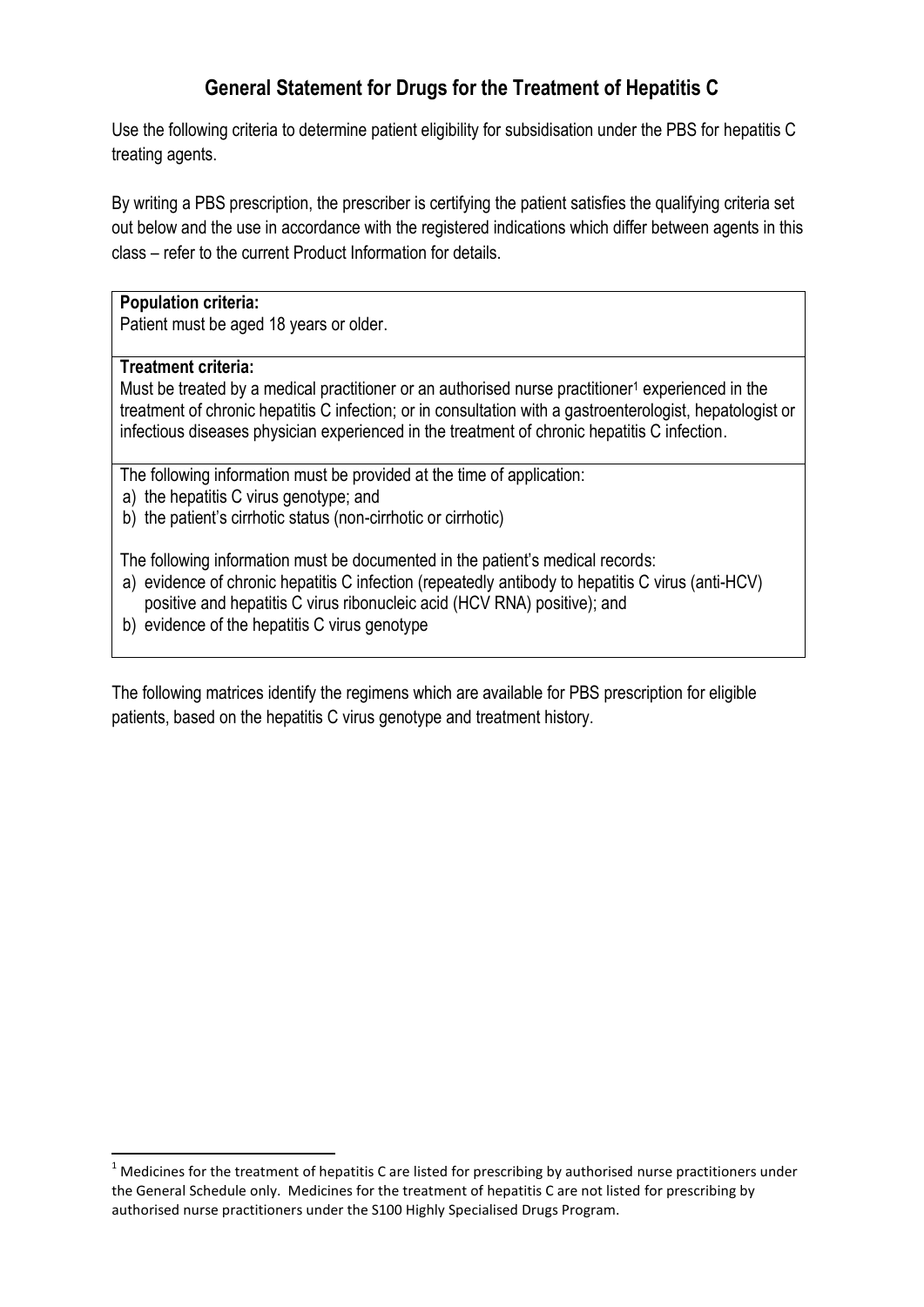#### **Hepatitis C - Non-cirrhotic patients**

|                   | <b>Treatment naïve</b>                                                                                 | <b>Treatment experienced</b>                                                                |
|-------------------|--------------------------------------------------------------------------------------------------------|---------------------------------------------------------------------------------------------|
| Genotype 1        | <b>LEDIPASVIR + SOFOSBUVIR</b><br>[8 or 12 weeks] <sup>2</sup>                                         | <b>LEDIPASVIR + SOFOSBUVIR</b><br>[12 weeks]                                                |
|                   | <b>OR</b>                                                                                              | OR.                                                                                         |
|                   | <b>DACLATASVIR and SOFOSBUVIR</b><br>[12 weeks]                                                        | <b>DACLATASVIR and SOFOSBUVIR</b><br>[12 or 24 weeks]                                       |
|                   | <b>OR</b>                                                                                              | <b>OR</b>                                                                                   |
|                   | <b>SOFOSBUVIR and PEG-IFN and RBV</b><br>[12 weeks]                                                    | <b>SOFOSBUVIR and PEG-IFN and RBV</b><br>[12 weeks]                                         |
|                   | <b>OR</b>                                                                                              | <b>OR</b>                                                                                   |
|                   | <b>PARITAPREVIR + RITONAVIR +</b><br><b>OMBITASVIR (&amp;) DASABUVIR</b><br>[12 weeks] $3$             | PARITAPREVIR + RITONAVIR + OMBITASVIR (&)<br><b>DASABUVIR</b><br>[12 weeks] $3$             |
|                   | <b>OR</b>                                                                                              | <b>OR</b>                                                                                   |
|                   | <b>PARITAPREVIR + RITONAVIR +</b><br><b>OMBITASVIR (&amp;) DASABUVIR (&amp;) RBV</b><br>[12 weeks] $4$ | PARITAPREVIR + RITONAVIR + OMBITASVIR (&)<br><b>DASABUVIR (&amp;) RBV</b><br>[12 weeks] $4$ |
|                   | 0R                                                                                                     | <b>OR</b>                                                                                   |
|                   | <b>GRAZOPREVIR + ELBASVIR</b><br>[12 weeks]                                                            | <b>GRAZOPREVIR + ELBASVIR</b><br>[12 weeks]                                                 |
|                   | 0R                                                                                                     | 0 <sub>R</sub>                                                                              |
|                   | SOFOSBUVIR + VELPATASVIR<br>[12 weeks]                                                                 | <b>GRAZOPREVIR + ELBASVIR and RBV</b><br>[16 weeks] $5$                                     |
|                   |                                                                                                        | 0R                                                                                          |
|                   |                                                                                                        | SOFOSBUVIR + VELPATASVIR<br>[12 weeks]                                                      |
| <b>Genotype 2</b> | <b>SOFOSBUVIR and RBV</b><br>[12 weeks]                                                                | <b>SOFOSBUVIR and RBV</b><br>[12 weeks]                                                     |
|                   | 0R                                                                                                     | <b>OR</b>                                                                                   |
|                   | SOFOSBUVIR + VELPATASVIR<br>[12 weeks]                                                                 | SOFOSBUVIR + VELPATASVIR<br>[12 weeks]                                                      |

 $\overline{a}$ 2 [LEDIPASVIR + SOFOSBUVIR] for treatment-naïve, non-cirrhotic patients:

- consider treatment for 8 weeks where pre-treatment HCV RNA is less than 6 million IU/mL;

- otherwise treatment for 12 weeks where pre-treatment HCV RNA is 6 million IU/mL or greater.

3 [PARITAPREVIR + RITONAVIR + OMBITASVIR (&) DASABUVIR] for treatment-naïve and treatment experienced, non-cirrhotic patients, treatment for 12 weeks in patients with genotype 1b HCV.

4 [PARITAPREVIR + RITONAVIR + OMBITASVIR (&) DASABUVIR (&) RBV] for treatment-naïve and treatment experienced, non-cirrhotic patients, treatment for 12 weeks in patients with genotype 1a HCV.

5 [GRAZOPREVIR + ELBASVIR and RBV] for treatment-experienced, non-cirrhotic and cirrhotic patients, treatment for 16 weeks in patients with genotype 1a or 4 HCV who have experienced on-treatment virologic failure to prior treatment.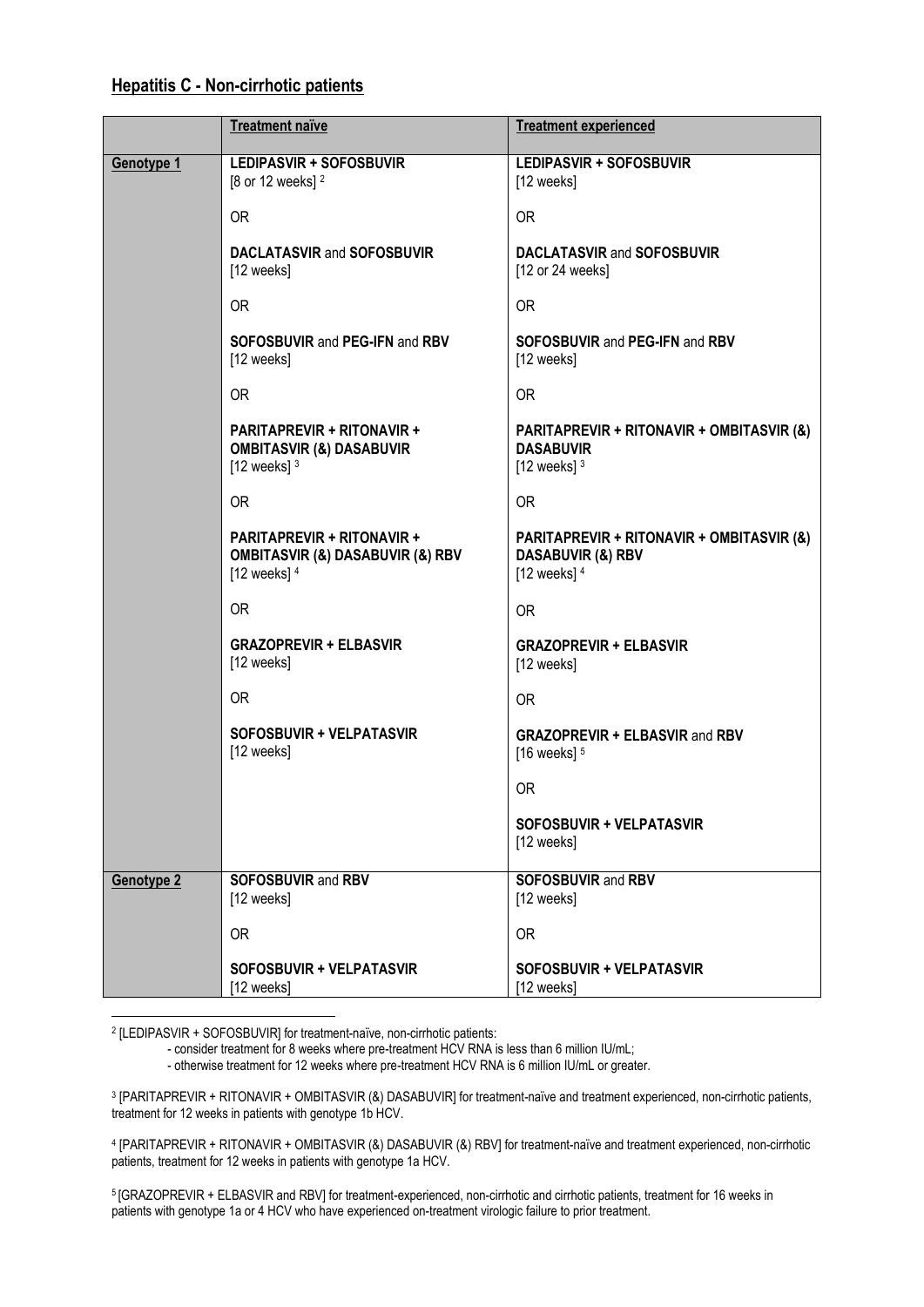|                | <b>Treatment naïve</b>                          | <b>Treatment experienced</b>                            |
|----------------|-------------------------------------------------|---------------------------------------------------------|
|                |                                                 |                                                         |
| Genotype 3     | <b>DACLATASVIR and SOFOSBUVIR</b><br>[12 weeks] | <b>DACLATASVIR and SOFOSBUVIR</b><br>[12 weeks]         |
|                | <b>OR</b>                                       | <b>OR</b>                                               |
|                | <b>SOFOSBUVIR and RBV</b><br>[24 weeks]         | <b>SOFOSBUVIR and RBV</b><br>[24 weeks]                 |
|                | <b>OR</b>                                       | <b>OR</b>                                               |
|                | SOFOSBUVIR and PEG-IFN and RBV<br>[12 weeks]    | <b>SOFOSBUVIR and PEG-IFN and RBV</b><br>[12 weeks]     |
|                | <b>OR</b>                                       | <b>OR</b>                                               |
|                | <b>SOFOSBUVIR + VELPATASVIR</b><br>[12 weeks]   | <b>SOFOSBUVIR + VELPATASVIR</b><br>[12 weeks]           |
| Genotype 4     | SOFOSBUVIR and PEG-IFN and RBV<br>[12 weeks]    | <b>SOFOSBUVIR and PEG-IFN and RBV</b><br>[12 weeks]     |
|                | 0R                                              | <b>OR</b>                                               |
|                | <b>GRAZOPREVIR + ELBASVIR</b><br>[12 weeks]     | <b>GRAZOPREVIR + ELBASVIR</b><br>[12 weeks]             |
|                | <b>OR</b>                                       | <b>OR</b>                                               |
|                | <b>SOFOSBUVIR + VELPATASVIR</b><br>[12 weeks]   | <b>GRAZOPREVIR + ELBASVIR and RBV</b><br>[16 weeks] $5$ |
|                |                                                 | <b>OR</b>                                               |
|                |                                                 | <b>SOFOSBUVIR + VELPATASVIR</b><br>[12 weeks]           |
| Genotype 5 & 6 | SOFOSBUVIR and PEG-IFN and RBV<br>[12 weeks]    | SOFOSBUVIR and PEG-IFN and RBV<br>[12 weeks]            |
|                | <b>OR</b>                                       | <b>OR</b>                                               |
|                | SOFOSBUVIR + VELPATASVIR<br>[12 weeks]          | SOFOSBUVIR + VELPATASVIR<br>[12 weeks]                  |

## **KEY**

PEG-IFN - peginterferon alfa-2a RBV - ribavirin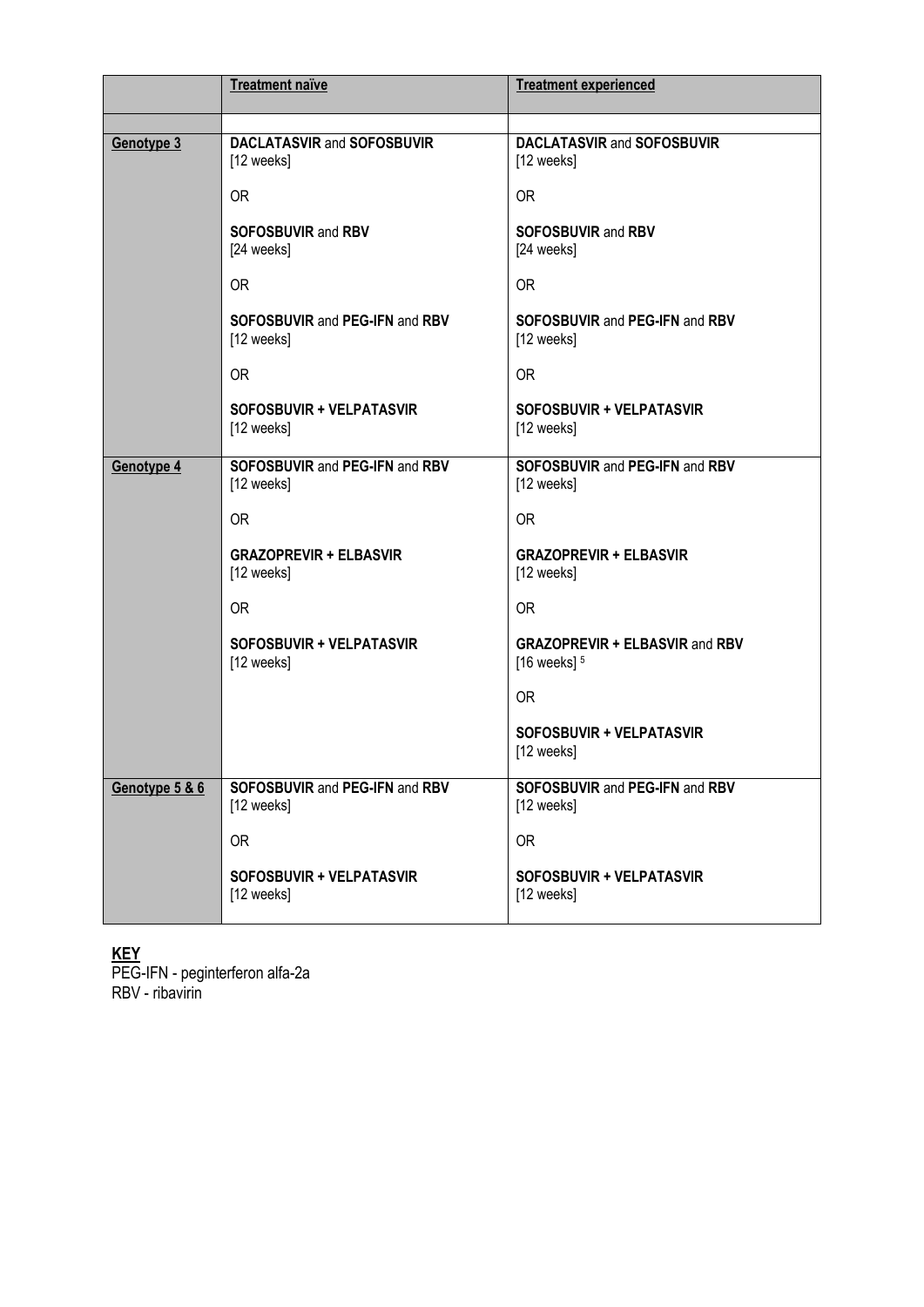#### **Treatment naïve Treatment experienced Genotype 1 LEDIPASVIR + SOFOSBUVIR** [12 weeks] OR **DACLATASVIR** and **SOFOSBUVIR** and **RBV** [12 weeks] OR **DACLATASVIR** and **SOFOSBUVIR** [24 weeks] OR **SOFOSBUVIR** and **PEG-IFN** and **RBV** [12 weeks] OR **PARITAPREVIR + RITONAVIR + OMBITASVIR (&) DASABUVIR (&) RBV** [12 weeks] OR **GRAZOPREVIR + ELBASVIR** [12 weeks] OR **SOFOSBUVIR + VELPATASVIR** [12 weeks]  $6$ **LEDIPASVIR + SOFOSBUVIR** [24 weeks] OR **DACLATASVIR** and **SOFOSBUVIR** [24 weeks] OR **DACLATASVIR** and **SOFOSBUVIR** and **RBV** [12 weeks] OR **SOFOSBUVIR** and **PEG-IFN** and **RBV** [12 weeks] OR **PARITAPREVIR + RITONAVIR + OMBITASVIR (&) DASABUVIR (&) RBV** [12 or 24 weeks] $7$ OR **GRAZOPREVIR + ELBASVIR** [12 weeks] OR **GRAZOPREVIR + ELBASVIR** and **RBV**  $[16$  weeks $]$ <sup>5</sup> OR **SOFOSBUVIR + VELPATASVIR** [12 weeks] $6$ **Genotype 2 SOFOSBUVIR** and **RBV** [12 weeks] OR **SOFOSBUVIR + VELPATASVIR**  $[12$  weeks]  $6$ **SOFOSBUVIR** and **RBV** [12 weeks] OR **SOFOSBUVIR + VELPATASVIR**  $[12$  weeks]  $6$ **Genotype 3 SOFOSBUVIR** and **RBV** [24 weeks] **DACLATASVIR** and **SOFOSBUVIR** [24 weeks]

#### **Hepatitis C – Cirrhotic patients**

**.** <sup>6</sup> [SOFOSBUVIR + VELPATASVIR] for patients with decompensated cirrhosis:

Use in combination with ribavirin.

7 [PARITAPREVIR + RITONAVIR + OMBITASVIR (&) DASABUVIR (&) RBV] for treatment-experienced, cirrhotic patients:

- consider treatment for 12 weeks in patients with genotype 1a HCV (except prior null responders to PEG-IFN and RBV) and genotype 1b HCV; or
- consider treatment for 24 weeks in patients with genotype 1a HCV who have had a previous null response to PEG-IFN and RBV.